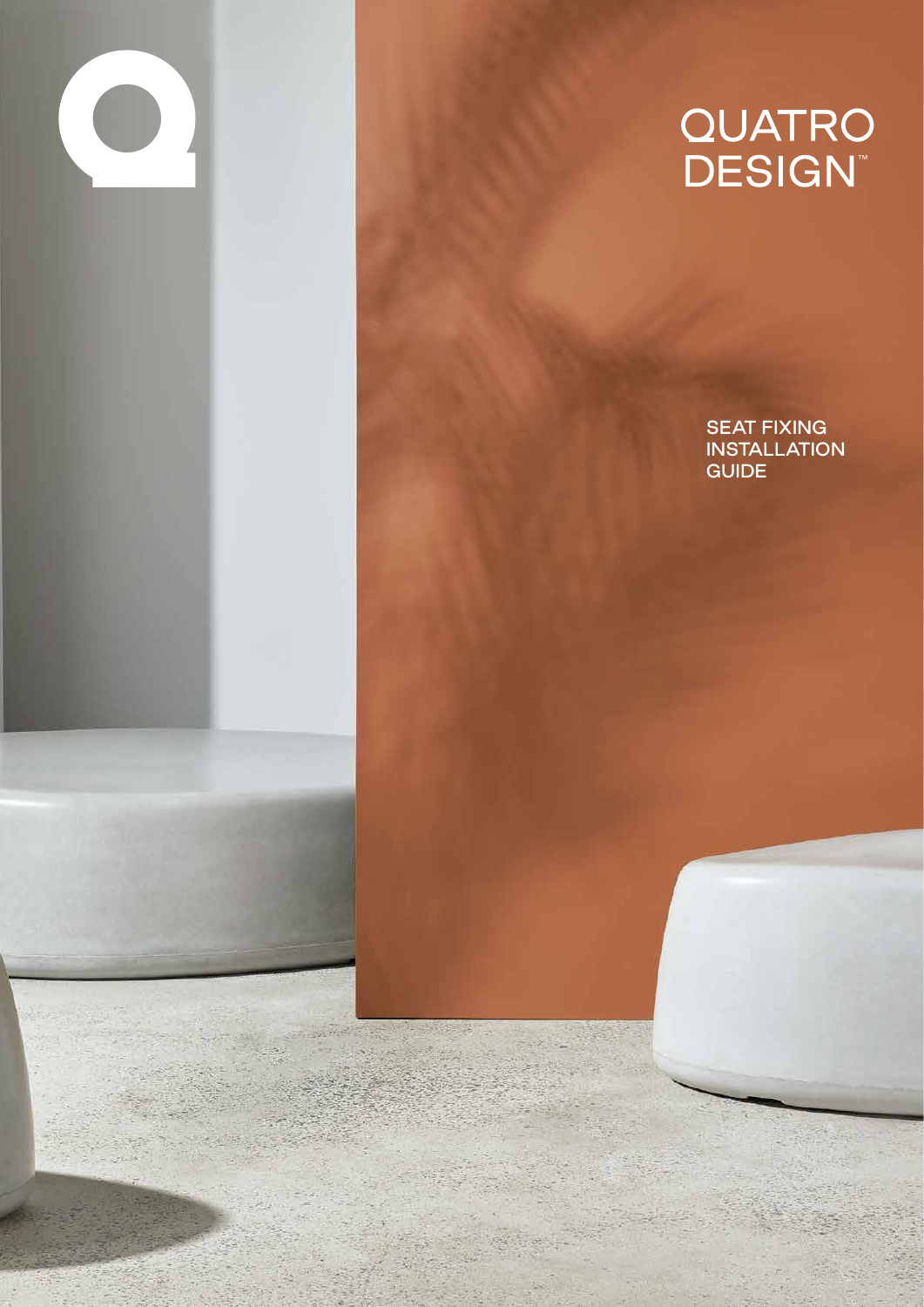## SEAT FIXING INSTALLATION GUIDE

- Some of our seating collections have downward facing ferrules that allows for the seat to be secured with threaded rod on the underside for permanent fixing to the ground / substrate.
- Polyurethane adhesives can also be used for a less permanent method of fixing. This ensures that the seats are stable and safe to use but can also be removed or repositioned with greater ease than using threaded rod.

#### SEATING COLLECTIONS WITH EMBEDDED FERRULES

- Pod
- Deco
- Pebble

- Flinders - Flex

- Boulder

- 
- Segment - Twig
	- Bikki

#### **NOTE**

Threaded rods and adhesives are not supplied by Quatro Design and should be provided by the installations contractor.

### EXAMPLE OF DOWNWARD FACING FERRULES

Pod Collection Illustrates location of downward facing ferrules and installation of threaded rod

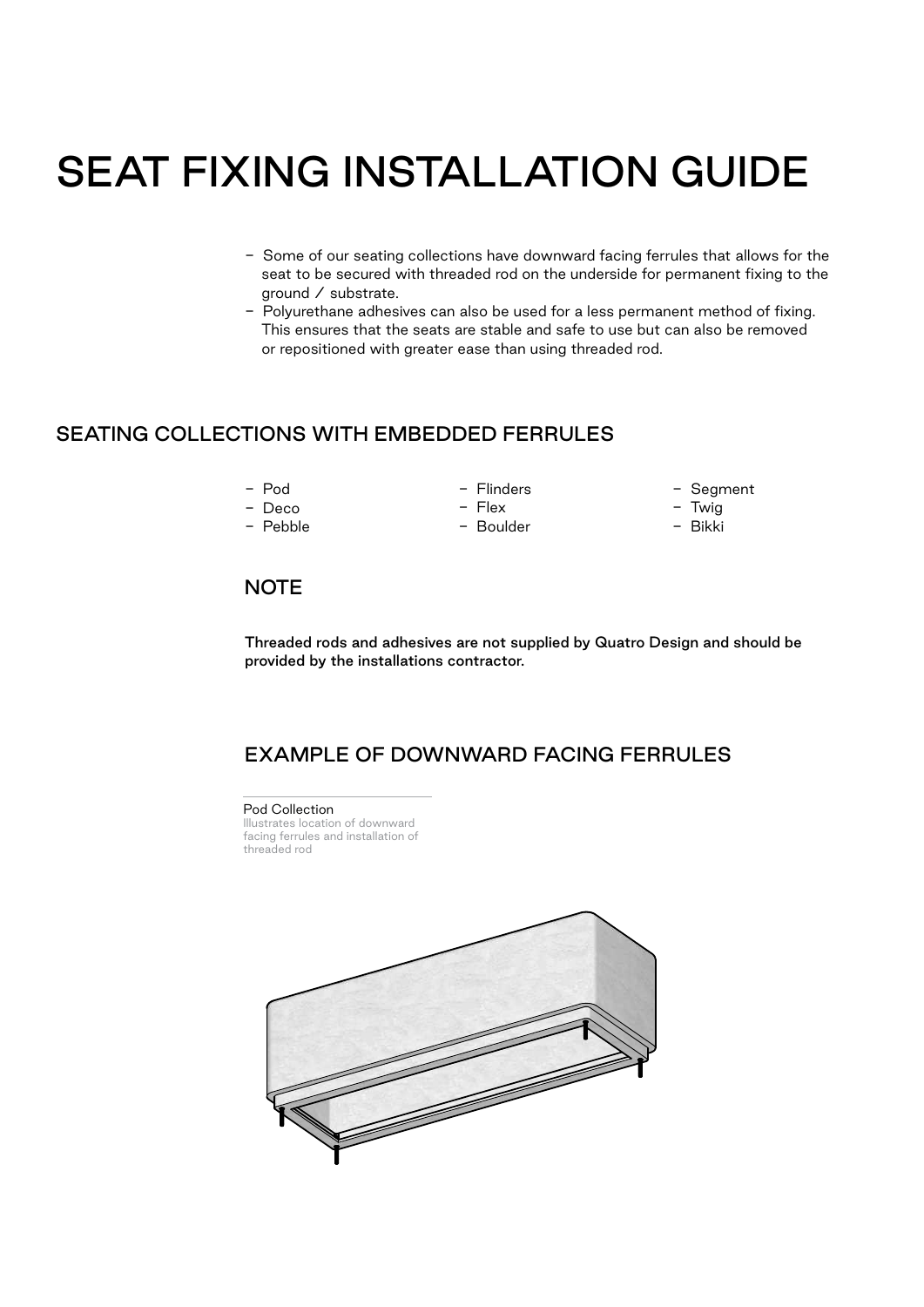#### THREADED ROD INSTALLATION GUIDE

Option 1

Option 2

For Permanent Fixing



### POLYURETHANE ADHESIVE INSTALLATION GUIDE



#### CONTACT US

Contact us for any seat fixing installation queries

- 02 6672 1190
- sales@quatrodesign.com.au